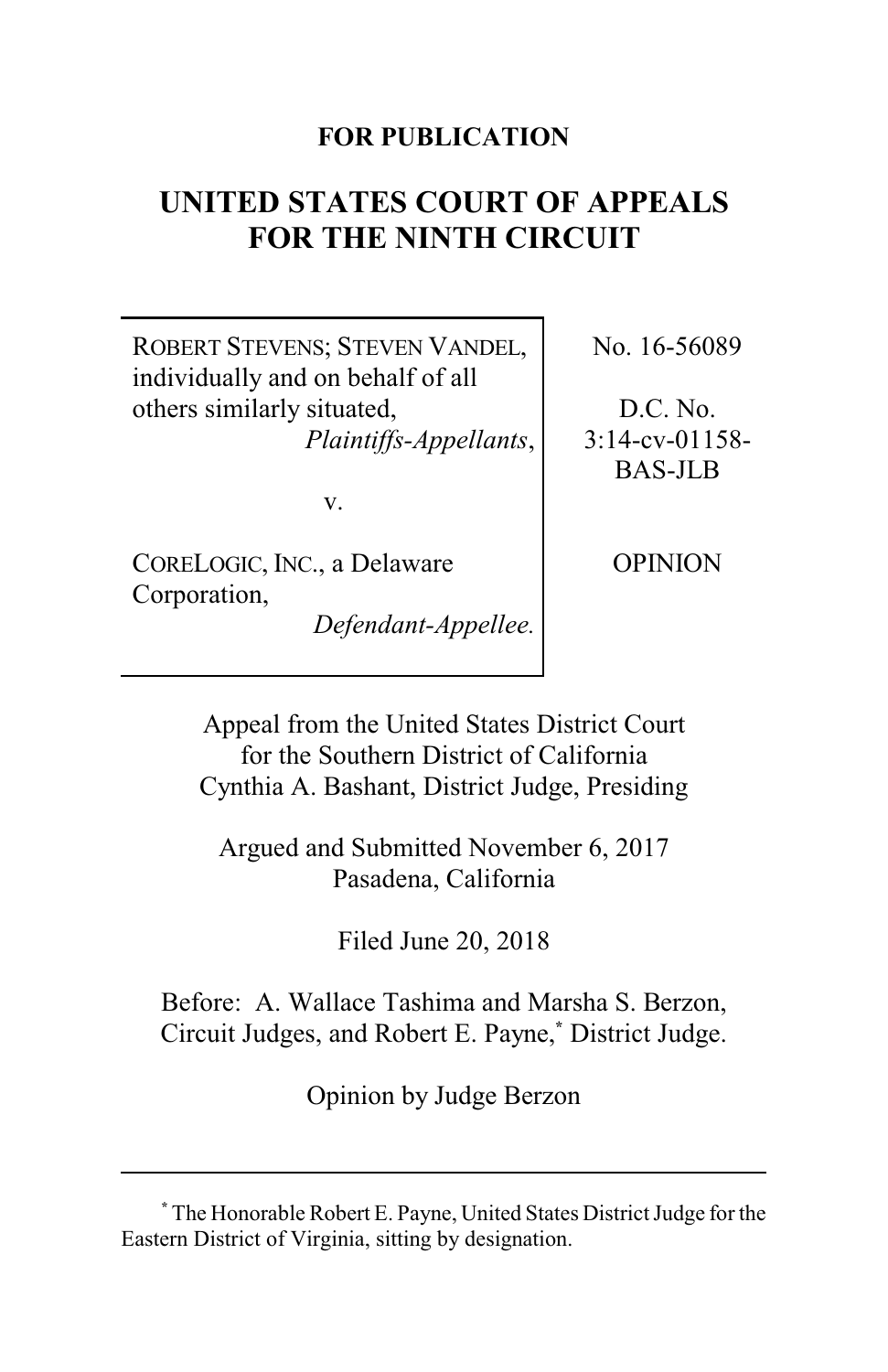# **SUMMARY\*\***

### **Copyright Law**

The panel affirmed the district court's grant of summary judgment in favor of CoreLogic, Inc., on professional real estate photographers' claims that CoreLogic removed copyright management information from their photographs and distributed their photographs with the copyright management information removed, in violation of 17 U.S.C. § 1202(b)(1)-(3), a part of the Digital Millennium Copyright Act.

The photographers alleged that CoreLogic's Multiple Listing Services software removed copyright management information metadata from their photographs. The panel held that § 1202(b) requires a showing that the defendant knew the prohibited act would "induce, enable, facilitate, or conceal" infringement. The panel concluded that the photographers did not offer evidence to satisfy this mental state requirement because they did not provide evidence from which one could infer that future infringement was likely, albeit not certain, to occur as a result of the removal or alteration of copyright management information.

The panel affirmed the district court's rulings regarding discovery and costs.

**<sup>\*\*</sup>** This summary constitutes no part of the opinion of the court. It has been prepared by court staff for the convenience of the reader.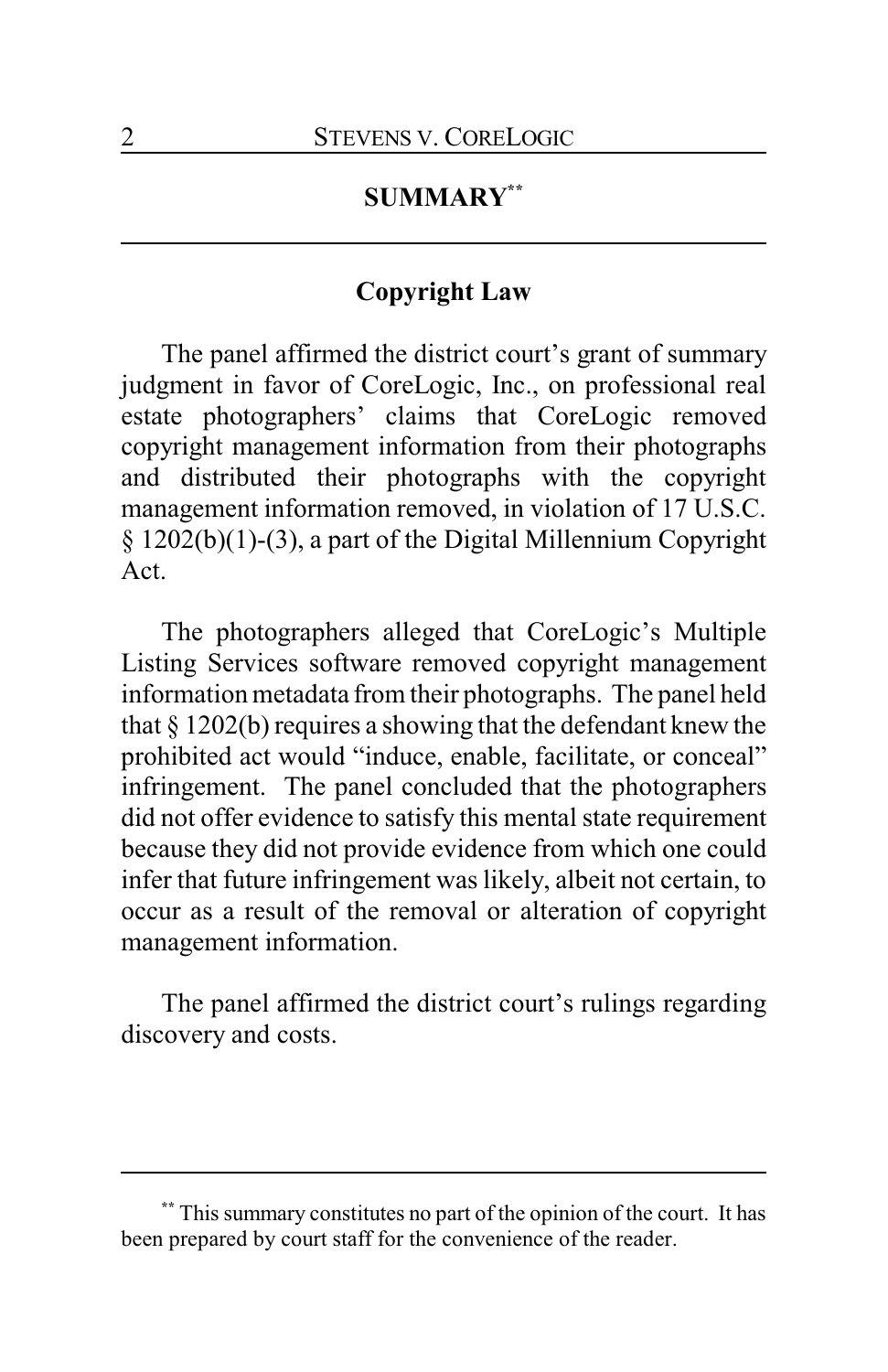# **COUNSEL**

Darren Quinn (argued), Law Offices of Darren J. Quinn, Del Mar, California; Kirk B. Hulett, Hulett Harper Stewart LLP, San Diego, California; Joel B. Rothman, Schneider Intellectual PropertyLaw Group PLLC, Boca Raton, Florida; for Plaintiffs-Appellants.

Daralyn Jeannine Durie (argued), Joseph C. Gratz, and Michael A. Feldman, Durie Tangri LLP, San Francisco, California; for Defendant-Appellee.

### **OPINION**

BERZON, Circuit Judge:

Residential real estate sales today depend largely on online sites displaying properties for sale. Plaintiffs Robert Stevens and Steven Vandel ("the Photographers") are professional real estate photographers who take photographs of listed properties and license them to real estate agents. The real estate agents, in turn, upload such photographs to Multiple Listing Services ("MLS") — computerized databases of listed properties — using Defendant CoreLogic's software.

In this action against CoreLogic, the Photographers allege that CoreLogic removed copyright management information from their photographs and distributed their photographs with the copyright management information removed, in violation of 17 U.S.C.  $\S$  1202(b)(1)–(3). We affirm the grant of summary judgment in favor of CoreLogic.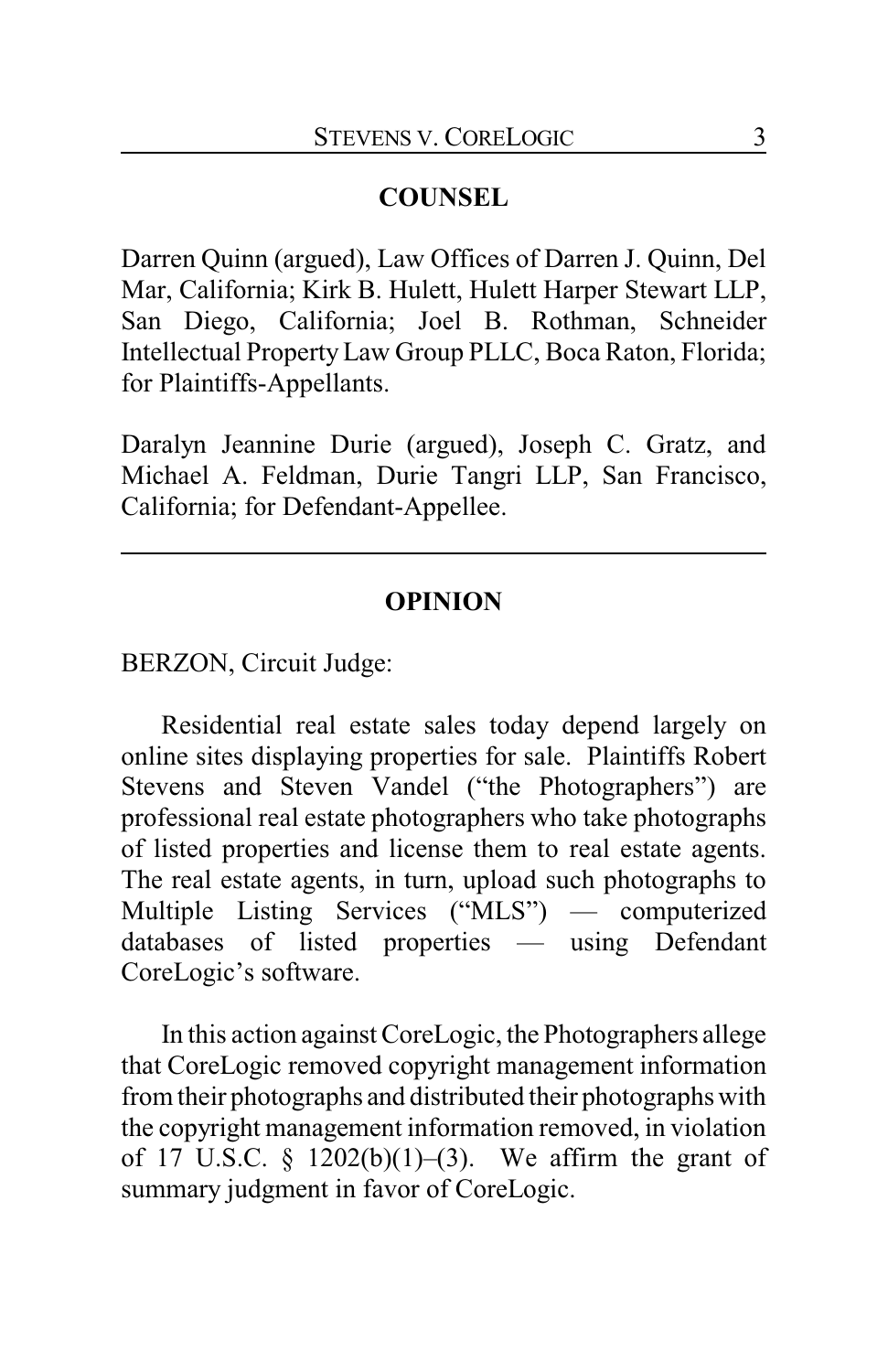#### **FACTS AND PROCEEDINGS BELOW**

#### **A. Metadata**

Stevens and Vandel are hired by real estate agents to take digital photographs of houses for sale. The Photographers retain the copyright in those photographs and license them to the agents. Like most digital photographs, at least some of Stevens' and Vandel's photographs contain metadata — *i.e.*, data about the image file itself. Metadata is not visible on the face of the image. Rather, it is either embedded in the digital file or stored outside the image file, such as in a "sidecar" file, and can be viewed using computer programs.

Some metadata is generated automatically by cameras. The Exchangeable Image File Format ("EXIF") is used by virtually all digital cameras to store information about the settings used to capture a digital image. EXIF information can include the make, model, and serial number of the camera taking the photograph; the shutter speed; the aperture settings; light sensitivity; the focal length of the lens; and even, in some cases, the location at which the photo was captured. Essentially, EXIF metadata provides information about when the image was taken and under what technical conditions.

Other metadata may be added manually, either by programming the camera or by adding information after taking the picture, using photo editing software. Such metadata is often stored in IPTC format, named for the International Press Telecommunications Council, which developed metadata standards to facilitate the exchange of news. IPTC metadata can include, for example, the title of the image, a caption or description, keywords, information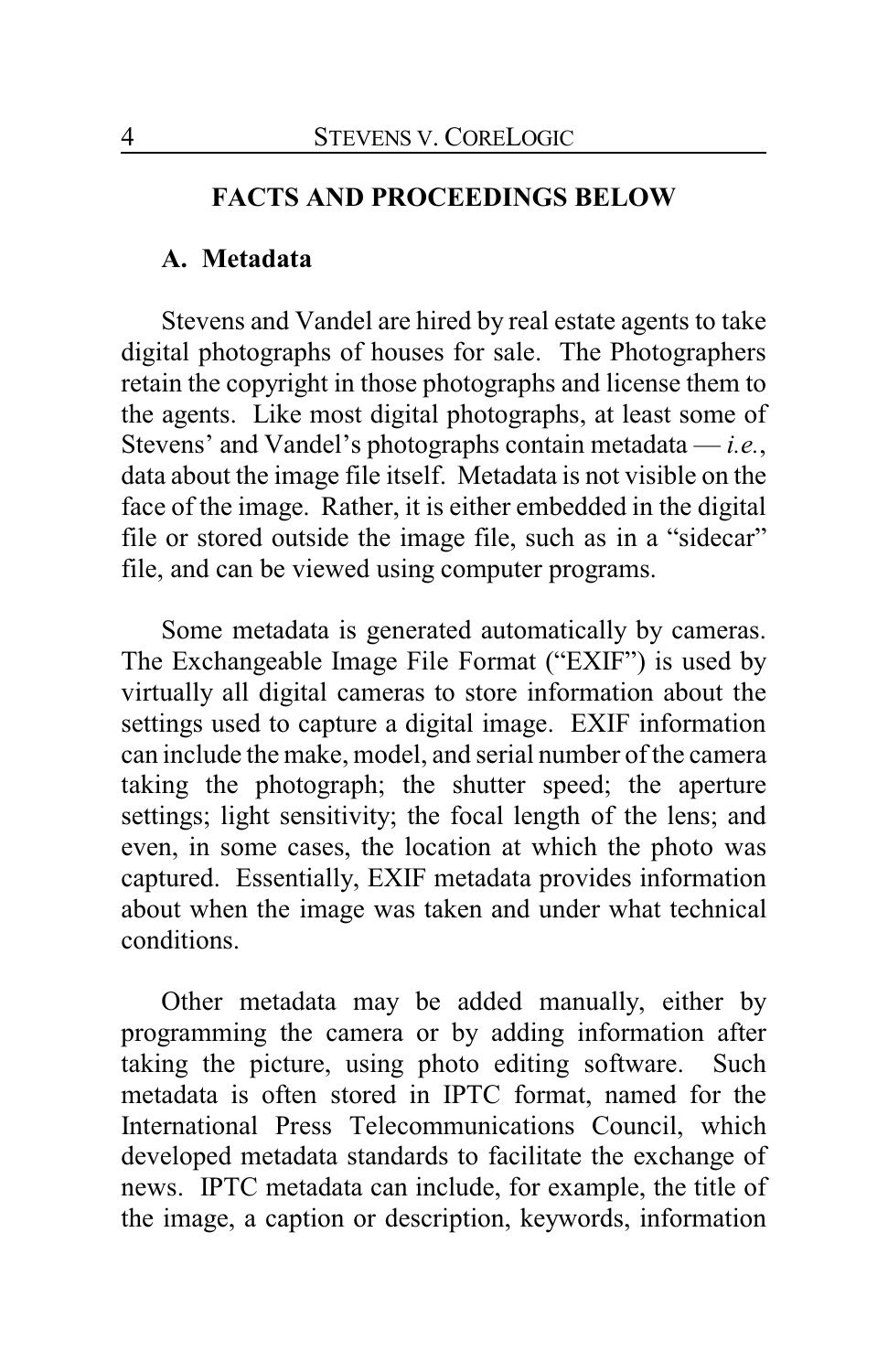about the photographer, and copyright restrictions. It may be used to check copyright information, to sort images, and to provide accurate search results in an image database or search engine. A small number of fields such as Author/Creator, Copyright, and Caption/Description exist in both EXIF and IPTC formats.

Copyright law restricts the removal or alteration of copyright management information ("CMI") — information such as the title, the author, the copyright owner, the terms and conditions for use of the work, and other identifying information set forth in a copyright notice or conveyed in connection with the work. *See* 17 U.S.C. § 1202(b)–(c). Both EXIF and IPTC metadata can contain "copyright management information."

# **B. CoreLogic Software**

CoreLogic is a California-based corporation that develops and provides software to Multiple Listing Services. Known as one of the "Big 3" real estate software vendors nationally, CoreLogic currently markets, or has previously marketed, several MLS software platforms, including Matrix, InnoVia, Fusion, MLXchange, Tempo 4, and Tempo 5. The Photographers allege that CoreLogic's software removed CMI metadata from their photographs, in violation of 17 U.S.C. § 1202(b).

Because image files can be very large, CoreLogic's MLS software resizes or "downsamples" images. Downsampling entails creating and saving a copy of an uploaded image in a smaller number of pixels and deleting the original image; the process reduces storage size, facilitates computer display, and helps images load faster on web pages.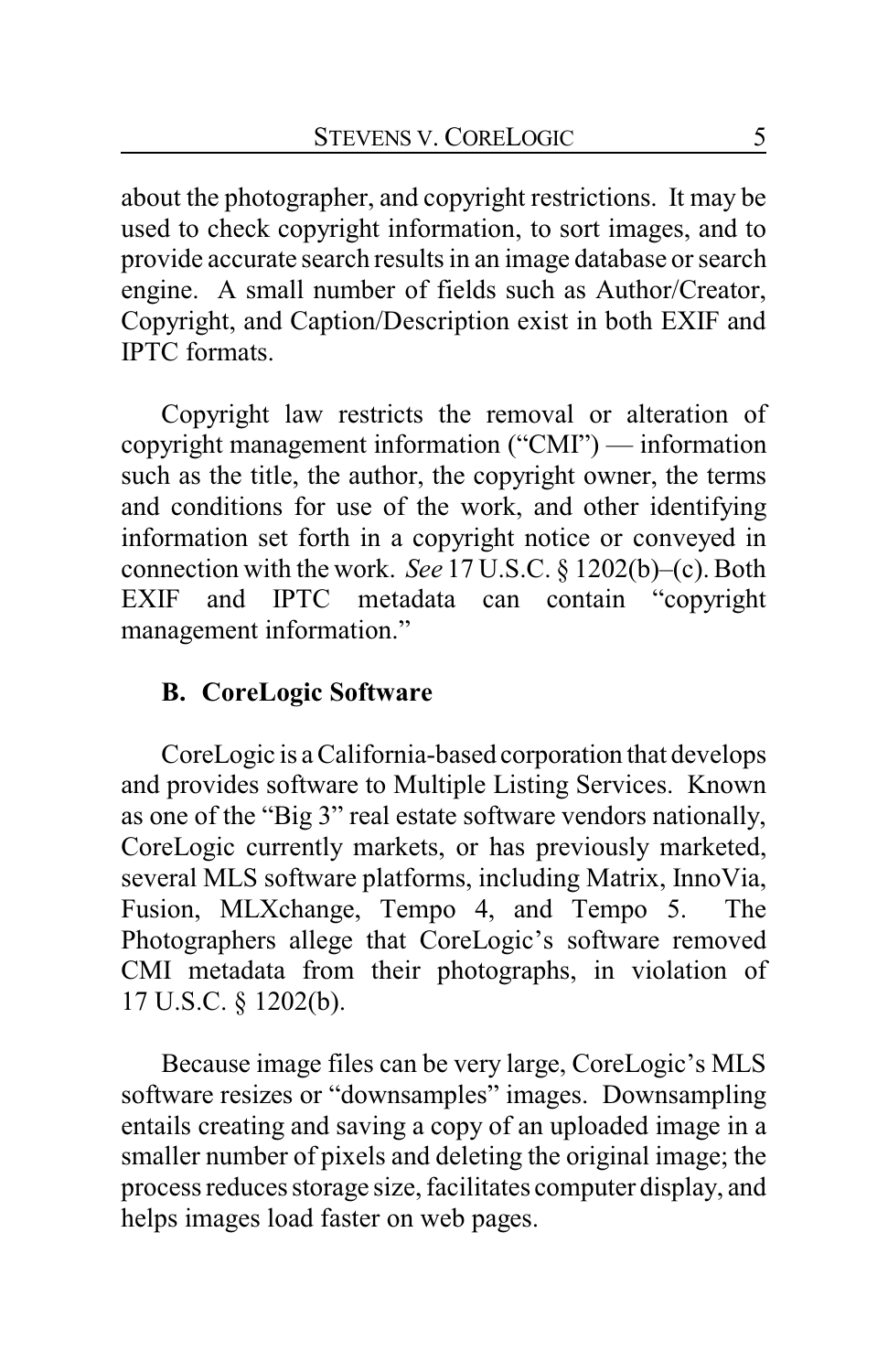The image processing aspect of CoreLogic's software was not developed by CoreLogic entirely on its own. Like virtually all software, CoreLogic's software incorporated "libraries" — pre-written code that can be used by a computer program and that enables software to develop in a modular fashion. These libraries are unable to read EXIF data from image files or to write EXIF data to image files. Thus, when images are copied or resized using the code from these preexisting libraries, metadata attached to those images is not retained.**<sup>1</sup>**

The Photographers**<sup>2</sup>** filed this action in May 2014. Significantly, the dispute is limited to metadata. The Photographers do not allege that CoreLogic's software removed *visible* CMI, such as digital watermarks, from their

**<sup>2</sup>** Stevens' company, Affordable Aerial Photography, was named as an additional plaintiff in the amended complaint. Affordable Aerial Photograph did not, however, file a timely notice of appeal from the district court's July 5, 2016 judgment: The Notice of Appeal filed on July 29, 2016 identified only Stevens and Vandel as appellants. An amended notice of appeal was filed several months later, on January 26, 2017, and included Affordable Aerial Photography. That notice of appeal was untimely as to the July 5, 2016 judgment. *See* Fed. R. App. P. 4(a)(1). We therefore lack jurisdiction to consider the appeal by Affordable Aerial Photography as it relates to the July 5, 2016 judgment. The amended notice of appeal was, however, timely as to the January 11, 2017 order denying the Photographers' motion to re-tax costs, and Affordable Aerial Photography is therefore properly a party as to that portion of the appeal.

**<sup>1</sup>** It is not uncommon for image processing software to fail to preserve metadata. Tests conducted by the Embedded Metadata Group in 2015 revealed that, of fifteen social media websites studied, eight preserved EXIF metadata and seven, including, Facebook, Instagram, and Twitter, did not. Some image-processing libraries, however, such as "ImageMagick," do read and write EXIF data, and thus transfer EXIF metadata to the new image file when resizing.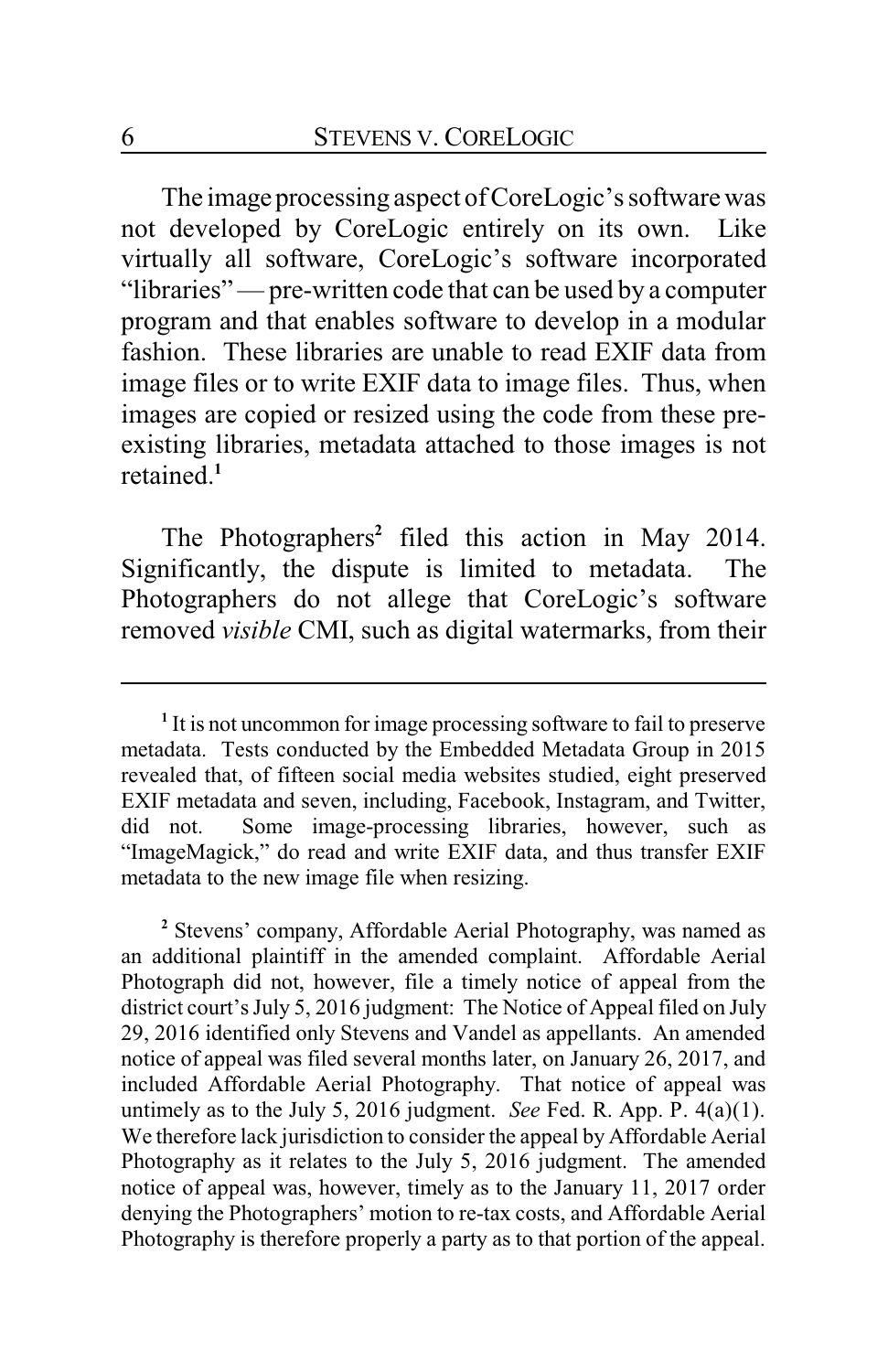photographs, and indeed, CoreLogic's software does not detect, recognize, or remove visible CMI. *Cf. Murphy v. Millennium Radio Grp*. *LLC*, 650 F.3d 295, 305 (3d Cir. 2011) (imposing liability on a defendant who cropped out the photographer's name from the "gutter" copyright credit before posting a photograph online).

After receiving the Photographers' initial complaint, CoreLogic modified its software to ensure that EXIF metadata is copied and restored to images processed by CoreLogic's MLS software. These modifications were made within a few months of receiving the initial complaint, although testing and installation of the revised version on all MLSs using CoreLogic software took several more months. The Photographers contend that, even after these changes, CoreLogic software continues to remove IPTC metadata.

In addition to providing MLS software — which, again, real estate agents use to share information about properties with other agents — CoreLogic also operates the Partner InfoNet program, which allows MLSs to license their aggregated real estate listing data to mortgage lenders and servicers, in exchange for a share of the licensees' revenue. CoreLogic used photographs taken and owned by the Photographers on Partner InfoNet products.

After the discovery deadline, but before all discovery disputes were resolved, Core Logic filed a motion for summary judgment. The district court granted summary judgment in favor of CoreLogic and denied as moot the Photographers' motion to compel the production of additional documents.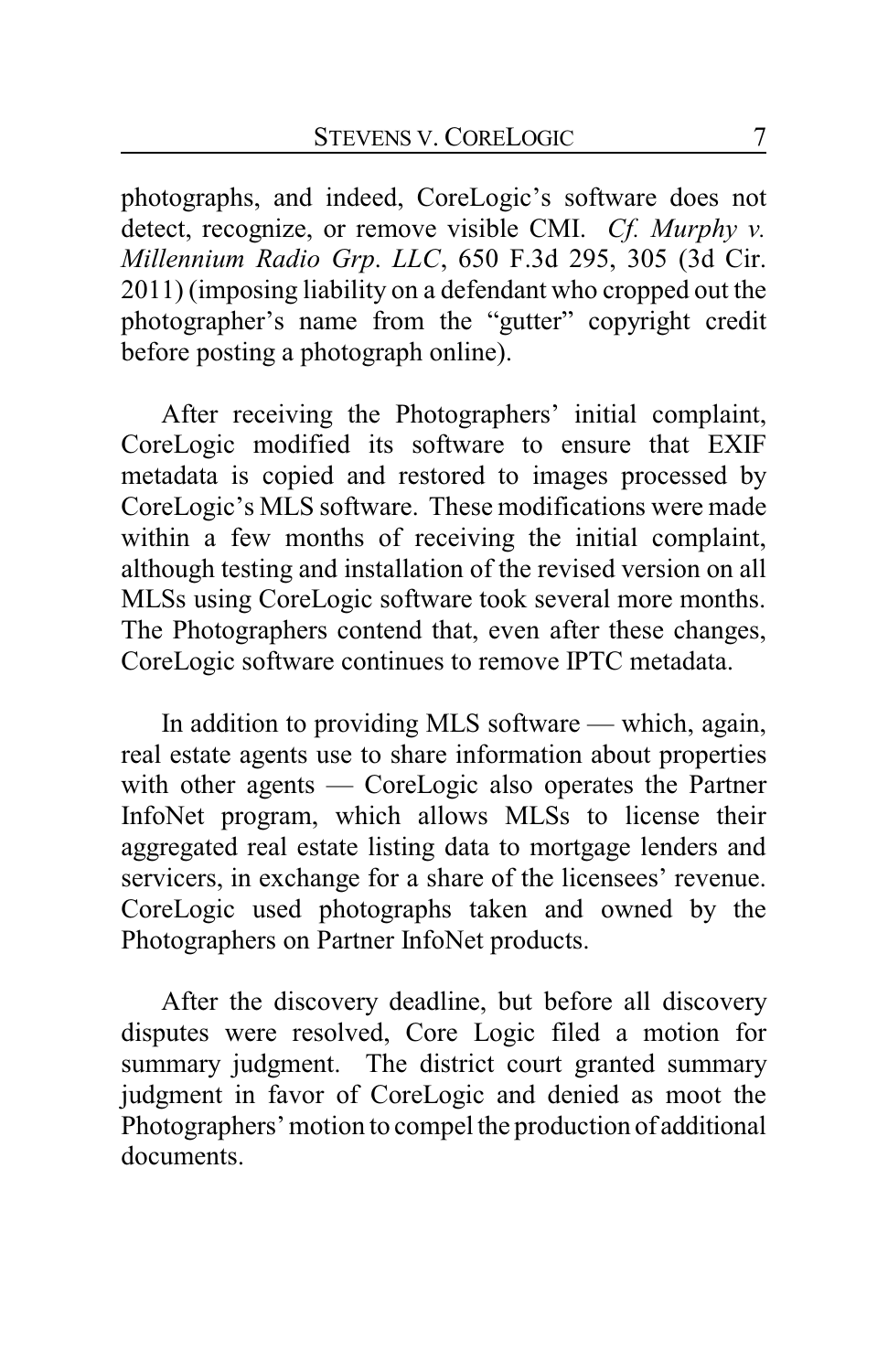After entry of judgment, CoreLogic filed a Bill of Costs, to which the Photographers objected. The district court denied the Photographers' motion to re-tax costs with respect to witness fees for CoreLogic corporate employees. This timely appeal followed.

#### **DISCUSSION**

#### **A. Violation of 17 U.S.C. § 1202(b)**

The Photographers allege that CoreLogic's software removed CMI metadata, in violation of 17 U.S.C. § 1202(b)(1), and that CoreLogic distributed images knowing that copyright management information was removed, in violation of 17 U.S.C. § 1202(b)(3). Reviewing de novo the district court's decision to grant summary judgment to CoreLogic, *see Perfect 10, Inc. v. Giganews, Inc*., 847 F.3d 657, 665 (9th Cir. 2017), we affirm the grant of summary judgment.

# **1. Section 1202(b) Requires an Affirmative Showing That the Defendant Knew the Prohibited Act Would "Induce, Enable, Facilitate, or Conceal" Infringement**

Section 1202(b)(1) provides: "No person shall, without the authority of the copyright owner or the law . . . intentionally remove or alter any copyright management information . . . knowing, or . . . having reasonable grounds to know, that it will induce, enable, facilitate, or conceal an infringement of any" copyright.  $17 \text{ U.S.C. }$  §  $1202(b)(1)$ . Section 1202(b)(3) provides: "No person shall, without the authority of the copyright owner or the law . . . distribute, import for distribution, or publicly perform works, copies of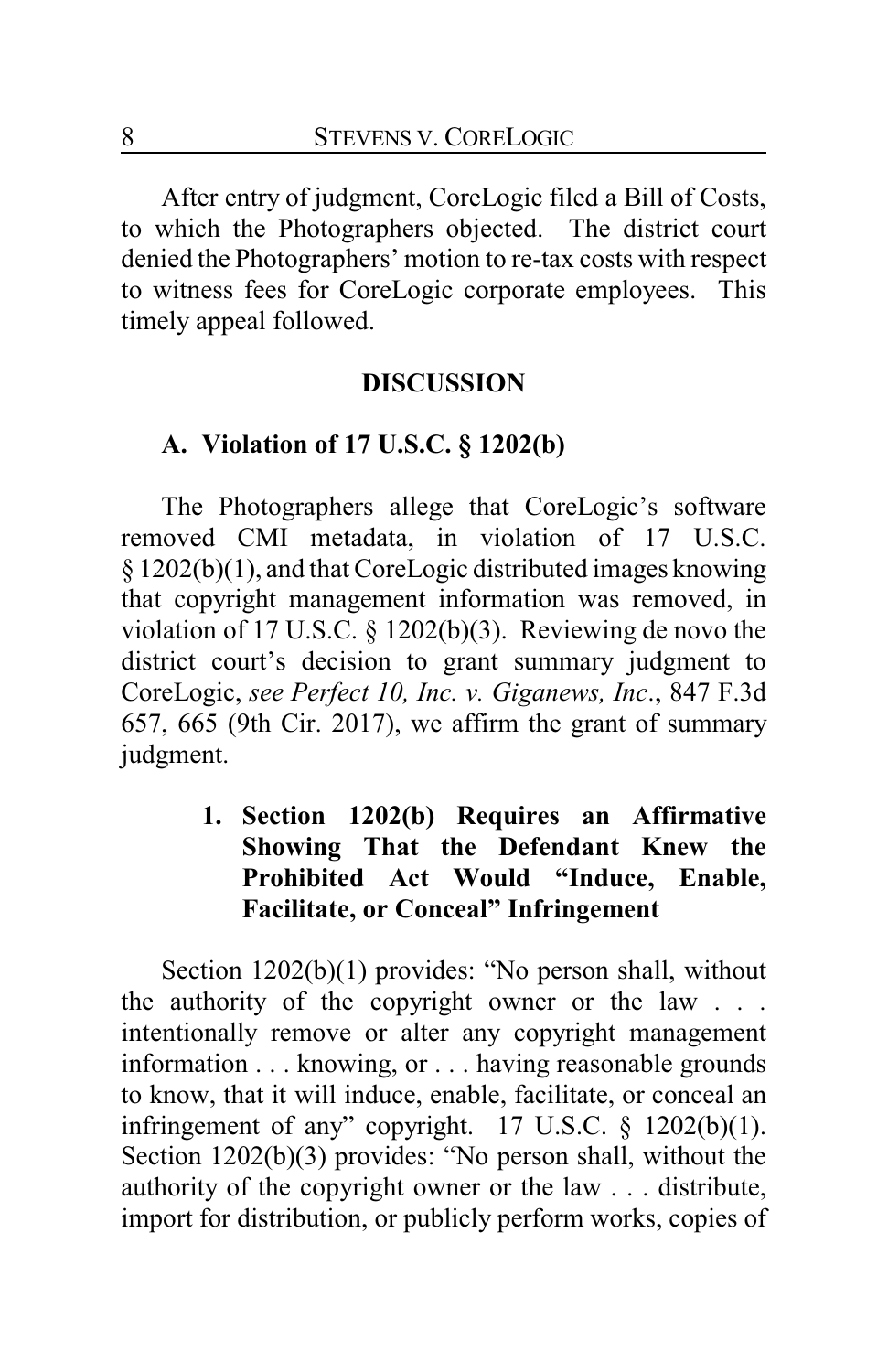works, or phonorecords, knowing that copyright management information has been removed or altered without authority of the copyright owner or the law, knowing, or . . . having reasonable grounds to know, that it will induce, enable, facilitate, or conceal an infringement of any" copyright. *Id.* § 1202(b)(3).**<sup>3</sup>** Both provisions thus require the defendant to possess the mental state of knowing, or having a reasonable basis to know, that his actions "will induce, enable, facilitate, or conceal" infringement.

The Photographers have not offered any evidence to satisfy that mental state requirement.**<sup>4</sup>** Their primary argument is that, because one method of identifying an

**<sup>3</sup>** The Photographers' complaint also alleges a violation of 17 U.S.C.  $\S 1202(b)(2)$ . Section  $1202(b)(2)$  refers to the "distribut [ion] or import for distribution [of] *copyright management information* knowing that the copyright management information has been removed or altered without authority of the copyright owner or the law." 17 U.S.C.  $\S$  1202(b)(2) (emphasis added). The Photographers do not specifically allege any instances involving the distribution of altered CMI separate from the distribution of the copyrighted photographs. As the elements of the two statutory provisions are otherwise indistinguishable, the Photographers have not plausibly stated a claim under Section 1202(b)(2) different from their claim under Section 1202(b)(3). We therefore discuss in the text only the Section 1202(b)(3) claim.

**<sup>4</sup>** As this reason is a sufficient basis for concluding that the Photographers' claims fail, we do not consider whether CoreLogic "intentionally" removed CMI, whether the Photographers presented sufficient evidence that the photographs contained CMI at the time they were uploaded, whether the Photographers impliedly licensed the removal of CMI, or whether CoreLogic, as a software developer, can be liable for third parties' use of its software.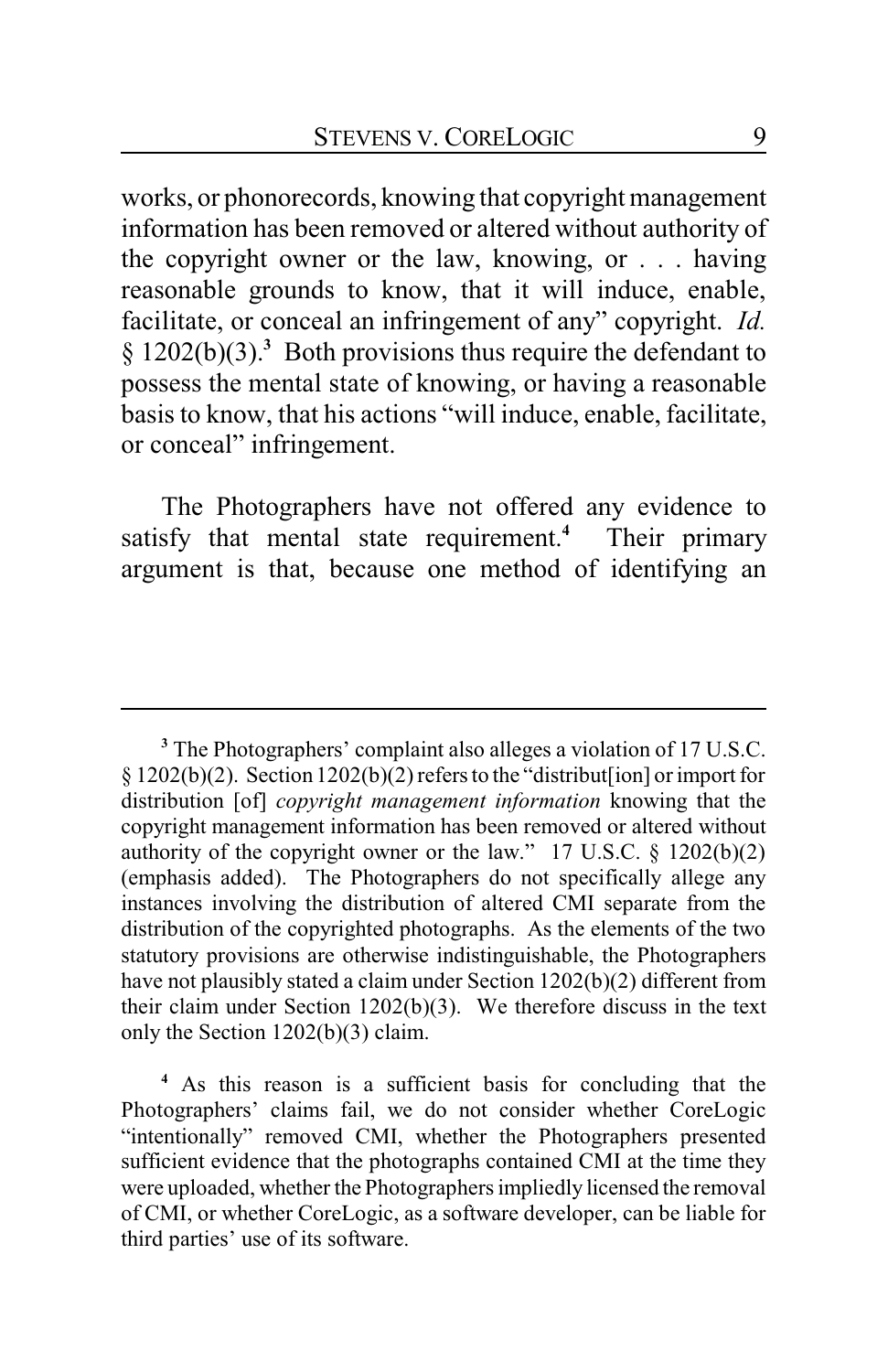infringing photograph has been impaired,**<sup>5</sup>** someone *might* be able to use their photographs undetected. That assertion rests on no affirmative evidence at all; it simply identifies a general possibility that exists whenever CMI is removed.

As we interpret Section 1202(b), this generic approach won't wash. It is a fundamental principle of statutory interpretation that we must "give effect, if possible, to every clause and word of a statute," *Montclair v. Ramsdell*, 107 U.S. 147, 152 (1883), "so that no part will be inoperative or superfluous, void or insignificant," *Corley v. United States*, 556 U.S. 303, 314 (2009); *see also Hibbs v. Winn*, 542 U.S. 88, 101 (2004); *Astoria Fed. Savs. &Loan Ass'n v. Solimino*, 501 U.S. 104, 112 (1991). To avoid superfluity, the mental state requirement in Section 1202(b) must have a more specific application than the universal possibility of encouraging infringement; specific allegations as to how identifiable infringements "will" be affected are necessary.

At the same time, as the statute is written in the future tense, the Photographers need not show that any specific infringement has already occurred. Also, recognizing that "nothing is completely stable, no plan is beyond alteration,"

<sup>&</sup>lt;sup>5</sup> As noted, CoreLogic's software does preserve visible watermarks, which Stevens and Vandel testified they sometimes use to identify their photographs. Experts advise that watermarks offer a more reliable way of indicating copyright protection than metadata. *See* Bert P. Krages, *Legal Handbook for Photographers: The Rights and Liabilities of Making and Selling Images* 85 (4th ed. 2017) (recommending that photographers "put the copyright management information on the face of the image, such as in a watermark, rather than rely solely on information contained in metadata" because the use of image editing software to clone over a watermark is more likely to be seen as intentional than the removal of metadata).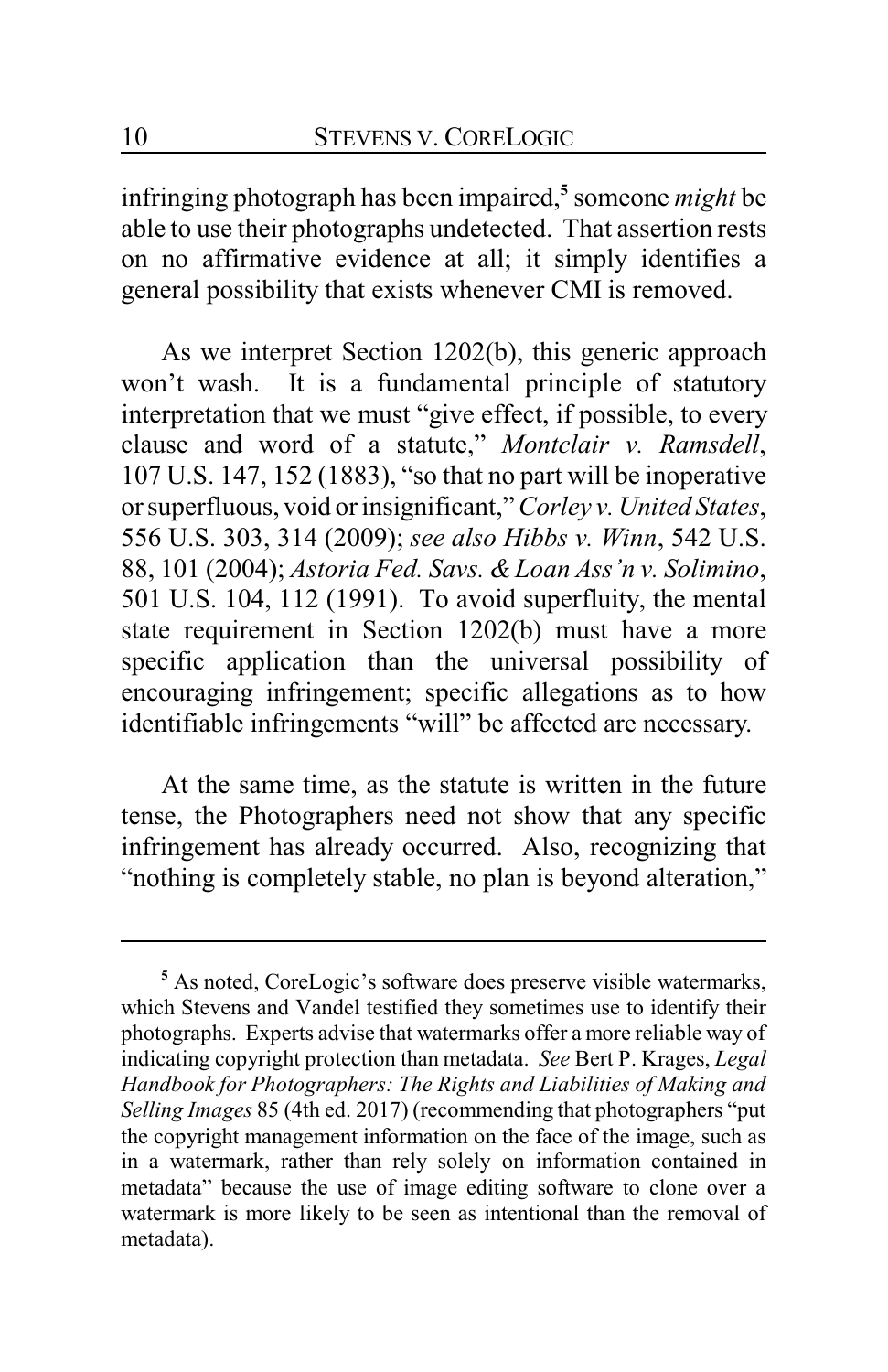we have previously observed that statutes requiring knowledge that a future action "will" occur do not "require knowledge in the sense of certainty as to a future act." *United States v. Todd*, 627 F.3d 329, 334 (9th Cir. 2010). Rather, knowledge in the context of such statutes signifies "a state of mind in which the knower is familiar with a pattern of conduct" or "aware of an established modus operandi that will in the future cause a person to engage in" a certain act. *Id.* Applying that concept here, we hold that a plaintiff bringing a Section 1202(b) claim must make an affirmative showing, such as by demonstrating a past "pattern of conduct" or "modus operandi", that the defendant was aware of the probable future impact of its actions.

Our conclusion about the import of the "induce[d], enable[d], facilitate[d], or conceal[ed]" prong is supported by the legislative history of Section 1202. That provision was enacted to implement obligations of parties to the WIPO Copyright Treaty ("WCT") and the WIPO Performances and Phonograms Treaty. *See* S. Rep. No. 105-190, at 5, 9 (1998). The initial draft of the WCT provision regarding CMI provided:

> Contracting parties shall make it unlawful for any person knowingly . . . (i) to remove or alter any electronic rights management information without authority; [or] (ii) to distribute, import for distribution or communicate to the public, without authority, copies of works from which electronic rights management information has been removed or altered without authority.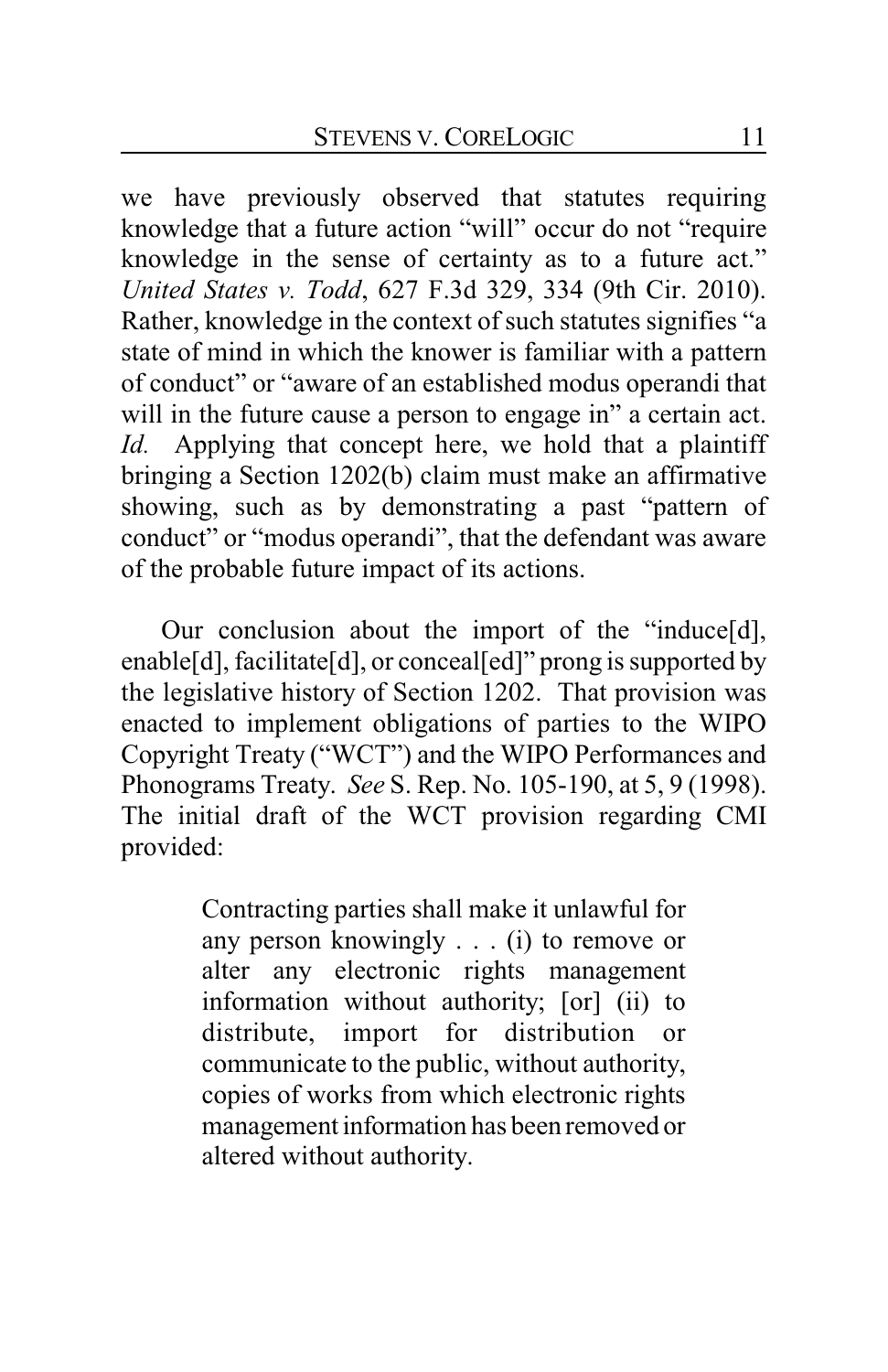World Intellectual Property Organization [WIPO], *Basic Proposal for the Substantive Provisions of the Treaty on Certain Questions Concerning the Protection of Literary and Artistic Works to Be Considered by the Diplomatic Conference*, art. 14(1), WIPO Doc. CRNR/DC/4 (Aug. 30, 1996).

In response to requests from delegates that the provision be modified to require a connection to an infringing purpose, the provision was redrafted as follows:

> Contracting Parties shall provide adequate and effective legal remedies against any person knowingly performing any of the following acts *knowing or, with respect to civil remedies having reasonable grounds to know, that it will induce, enable, facilitate or conceal an infringement of any right covered by this Treaty or the Berne Convention*: (i) to remove or alter any electronic rights management information without authority; (ii) to distribute, import for distribution, broadcast or communicate to the public, without authority, works or copies of works knowing that electronic rights management information has been removed or altered without authority.

WIPO Copyright Treaty art. 12, Dec. 20 1996 (emphasis added). The revision thus makes clear that the "induce, enable, facilitate or conceal" requirement is intended to limit liability in some fashion — specifically, to instances in which the defendant knows or has a reasonable basis to know that the removal or alteration of CMI or the distribution of works with CMI removed *will* aid infringement.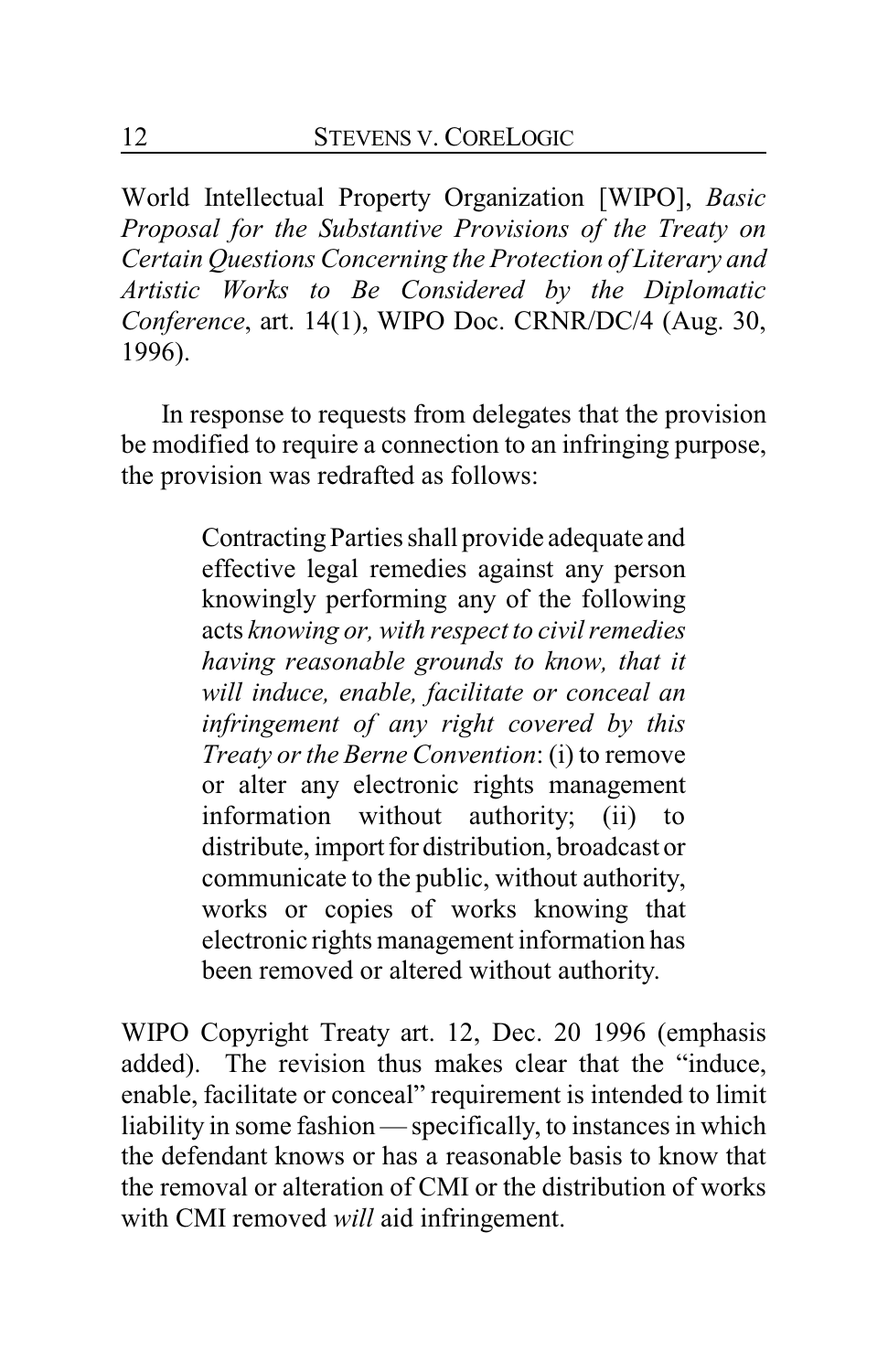When Congress was considering the WIPO Copyright Treaties Implementation Act — a part of the Digital Millennium Copyright Act ("DMCA") that included the new Section 1202 — the Register of Copyrights emphasized that Section 1202's provisions "do not apply to those who act innocently. . . . Liability for the removal or alteration of information requires the actor to know or have reason to know that his acts 'will induce, enable, facilitate or conceal' infringement." *WIPO Copyright Treaties Implementation Act, and Online Copyright Liability Limitation Act: Hearing Before the H. Subcomm. on Courts and Intellectual Property of the H. Comm. on the Judiciary*, 105th Cong. 51 (1997) (statement of Marybeth Peters, Register of Copyrights, Copyright Office of the United States).

In short, to satisfy the knowledge requirement, a plaintiff bringing a Section 1202(b)(1) claim must offer more than a bare assertion that "when CMI metadata is removed, copyright infringement plaintiffs . . . lose an important method of identifying a photo as infringing." Instead, the plaintiff must provide evidence from which one can infer that future infringement is likely, albeit not certain, to occur as a result of the removal or alteration of CMI.

# **2. The Photographers Have Failed to Make the Required Affirmative Showing**

The Photographers have not offered *any* specific evidence that removal of CMI metadata from their real estate photographs will impair their policing of infringement. There are no allegations, for example, of a "pattern of conduct" or "modus operandi" involving policing infringement by tracking metadata. *Todd*, 627 F.3d at 334. Indeed, the evidence presented cuts against any inference that CMI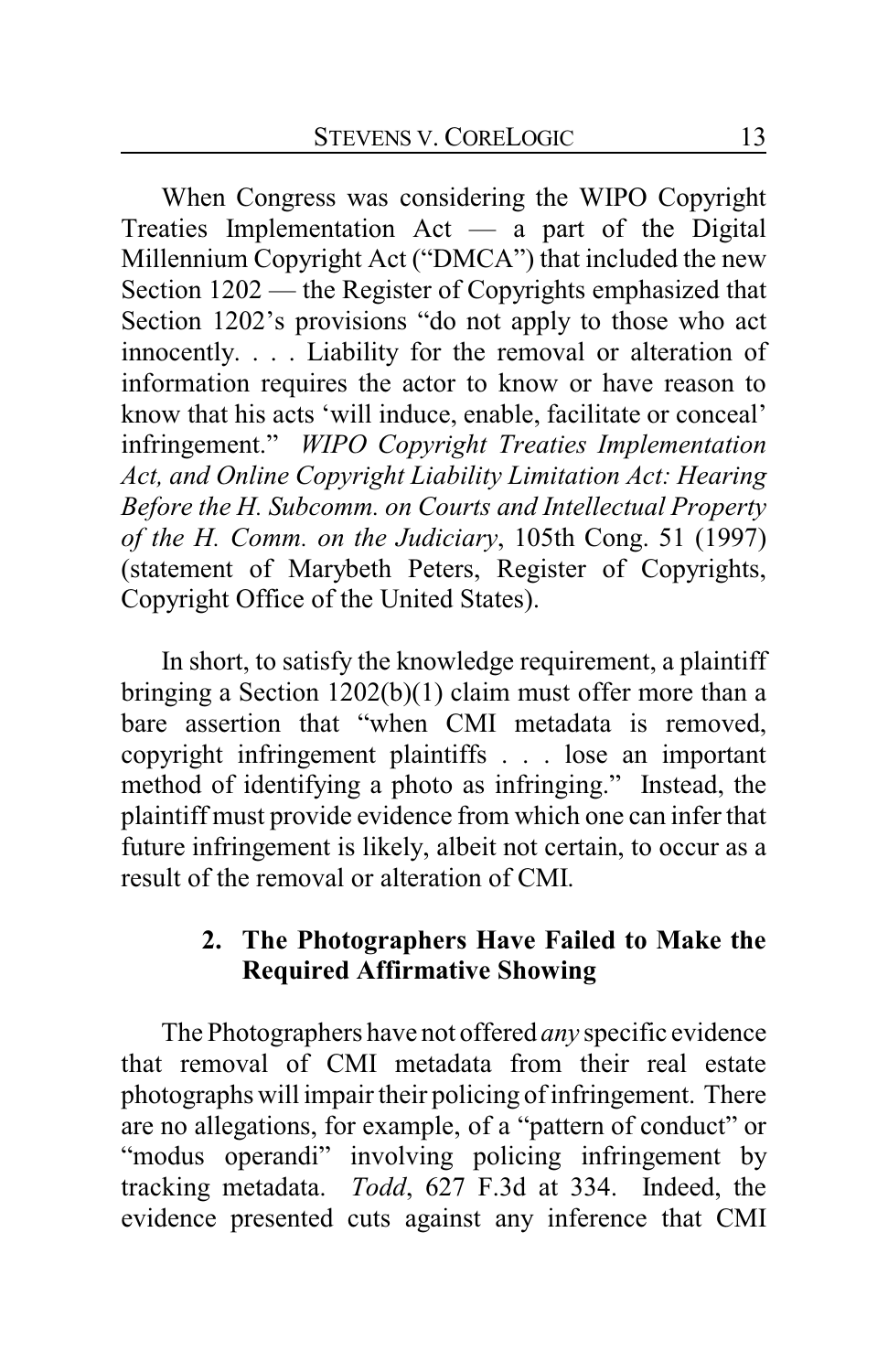metadata is of any practical significance to the Photographers in policing copyright infringement of their images.

The Photographers have not, for example, averred that they have ever used CMI metadata to prevent or detect copyright infringement, much less how they would do so. Vandel testified that, before this lawsuit began, he had never "looked at any metadata information on any photograph in an MLS system." On the only two occasions Vandel became aware of unauthorized use of his photographs, he learned about the unauthorized use from the real estate agent who commissioned the photographs. The agent saw the image elsewhere and contacted Vandel to ask if he had permitted the use. Stevens similarly testified that he had "[n]ever tried to download a photo off an MLS listing . . . and look at its properties, its metadata," that he "d[id]n't think you can pull up metadata off of an MLS listing," and that he "didn't even realize you could click on a picture off the Internet, rightclick it, and get metadata off of it." The testimony of both Stevens and Vandel undermines any ostensible relationship between the removal of CMI metadata and their policing of infringement.

Nor have the Photographers brought forward any evidence indicating that CoreLogic's *distribution* of real estate photographs ever "induce[d], enable[d], facilitate[d], or conceal[ed]" any particular act of infringement by anyone, let alone a pattern of such infringement likely to recur in the future. They identify *no* instance in which the removal of CMI metadata from any photograph "induce[d], enable[d],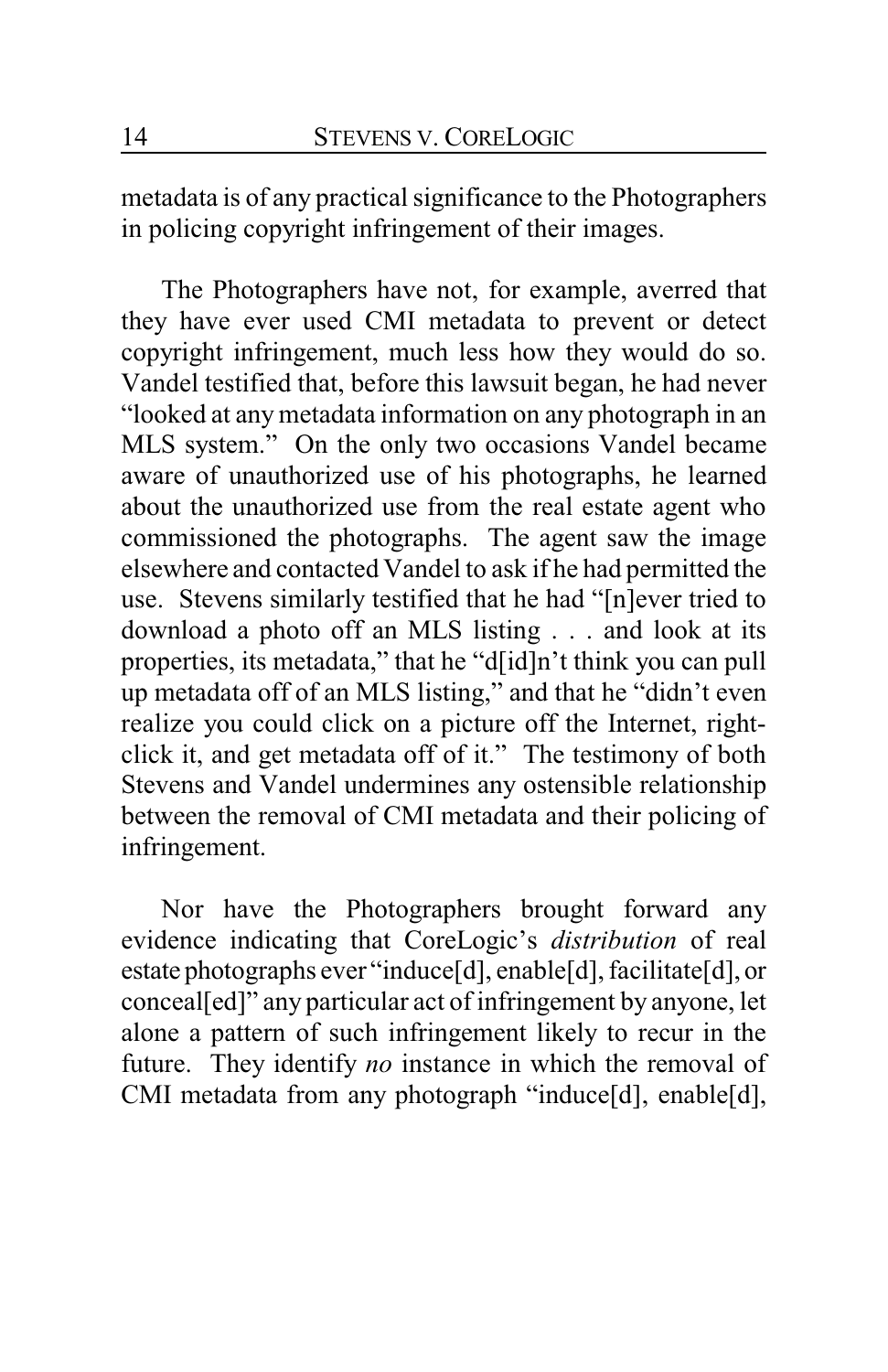facilitate[d] or conceal[ed] an infringement."**<sup>6</sup>** Moreover, a party intent on using a copyrighted photograph undetected can itself remove any CMI metadata, precluding detection through a search for the metadata. So on the record here, one cannot plausibly say that removal by a third party "will" make it easier to use a copyrighted photograph undetected, using "will" in the predictive sense we have indicated.

Because the Photographers have not put forward *any* evidence that CoreLogic knew its software carried even a substantial risk of inducing, enabling, facilitating, or concealing infringement, let alone a pattern or probability of such a connection to infringement, CoreLogic is not liable for violating 17 U.S.C. § 1202(b).

### **B. Discovery Rulings**

The Photographers also appeal the district court's denial as moot of their motion to compel the production of documents, as well as the court's related failure to address their Rule 56(d) request. *See* Fed. R. Civ. P. 56(d).**<sup>7</sup>** We treat

**<sup>6</sup>** In the time it has operated its MLS software, CoreLogic has only once received a DMCA takedown notice from a real estate photographer. 17 U.S.C. § 512(c). CoreLogic promptly responded by removing the allegedly unauthorized and infringing copies. There is no evidence that that photographer used metadata to identify the allegedly infringing copies, that her photograph even contained metadata, or that the infringement identified had anything to do with removal or alteration of metadata.

**<sup>7</sup>** Federal Rule of Civil Procedure 56(d) provides: "If a nonmovant shows by affidavit or declaration that, for specified reasons, it cannot present facts essential to justify its opposition [to a motion for summary judgment], the court may: (1) defer considering the motion or deny it;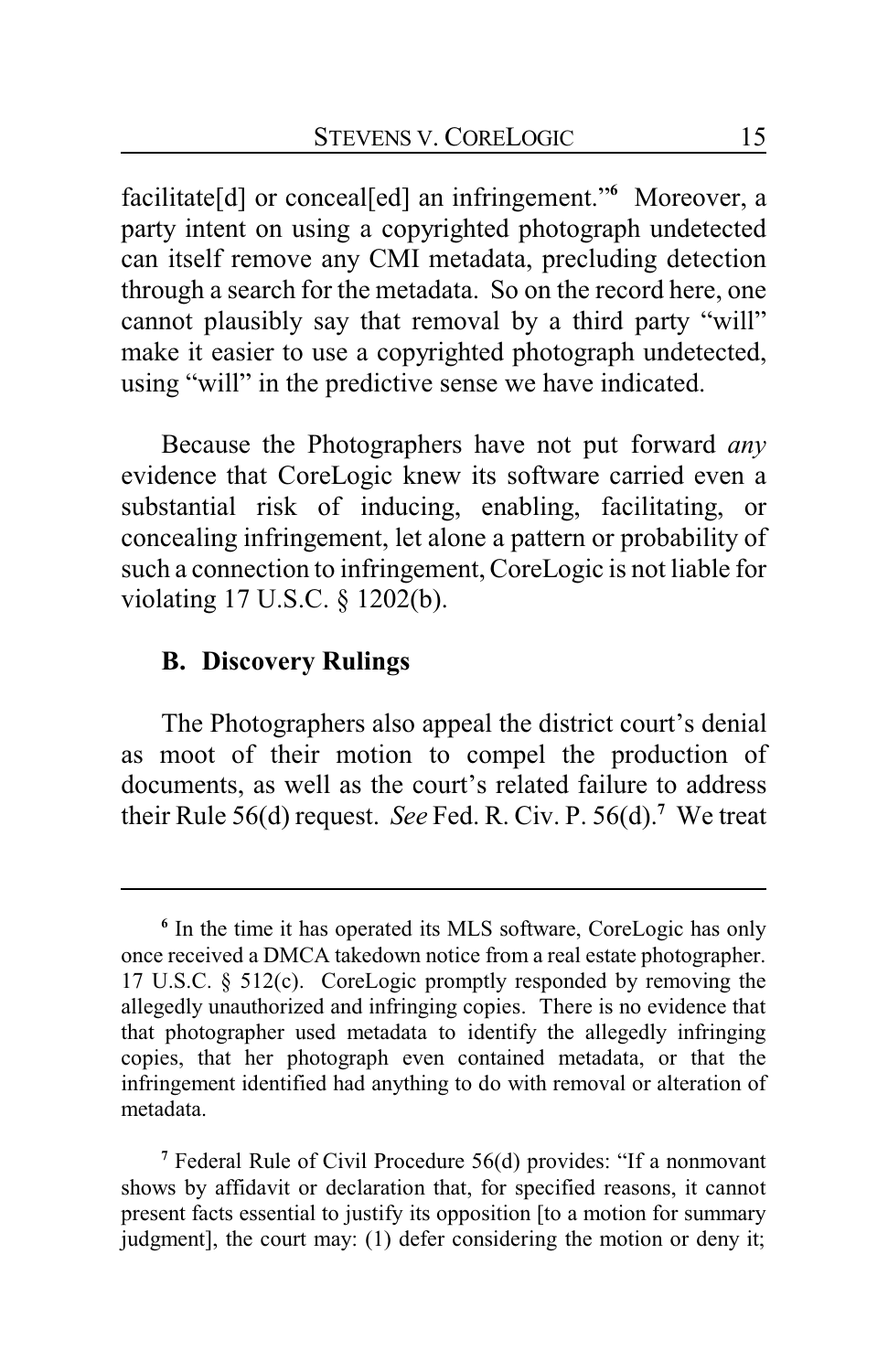the district court's failure specifically to address the Rule 56(d) request as an implicit denial. *See Kennedy v. Applause, Inc.*, 90 F.3d 1477, 1482 (9th Cir. 1996).**<sup>8</sup>**

Before discovery closed in September 2015, the Photographers filed motions to compel the production of certain documents and certain supplemental responses to interrogatories. The district court granted in part and denied in part those motions, ordering CoreLogic to identify in a privilege log any responsive documents it claimed were privileged. CoreLogic complied, serving an initial privilege log consisting of 1,049 entries, and later a revised privilege log.

CoreLogic filed a motion for summary judgment before the district court ruled on the privilege claims. In addition to a memorandum of points and authorities opposing CoreLogic's motion for summary judgment on the merits, counsel for the Photographers filed a Rule 56(d) declaration opposing summary judgment on the ground that the Photographers planned to move to compel the production of documents relevant to their claims that they believed not privileged. The declaration asserted that the documents were "likely to be directly relevant to each of the elements in 17 U.S.C. § 1202, especially the mental state requirement of 'knowing,'" and requested that the court defer consideration

**<sup>8</sup>** *Kennedy* characterizes as an implicit denial a failure expressly to address a Rule 56(f) motion. Federal Rule of Civil Procedure 56(d) was, until December 1, 2010, codified as Federal Rule of Civil Procedure 56(f).

<sup>(2)</sup> allow time to obtain affidavits or declarations or to take discovery; or

<sup>(3)</sup> issue any other appropriate order."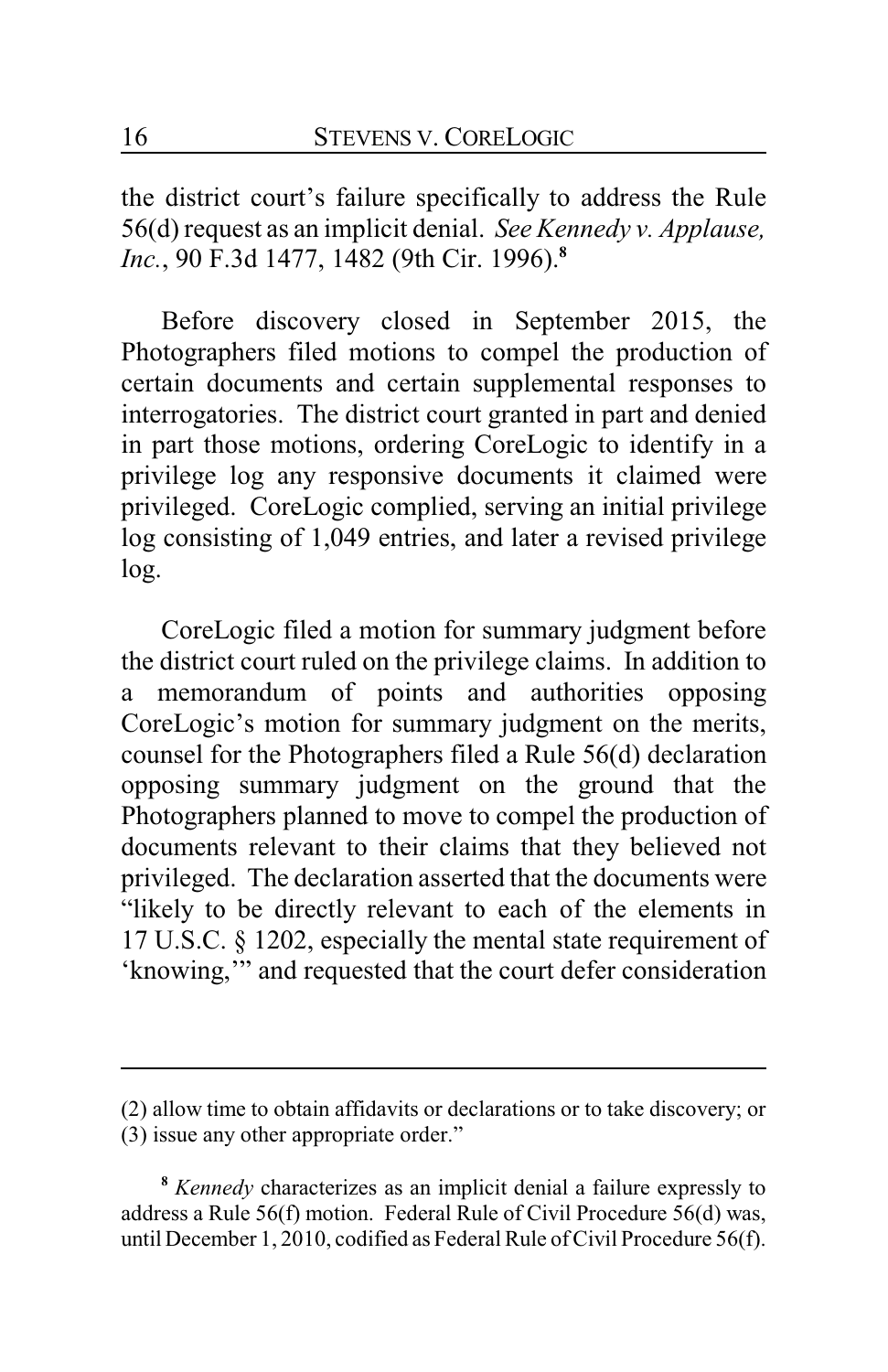of the summary judgment motion or extend the time for discovery.

The photographers subsequently moved to compel the production of 603 e-mails and instant messages identified in the revised privilege log. The district court, however, granted summary judgment to CoreLogic before ruling on the motion to compel, and then, in the summary judgment order, denied the discovery motion as moot.

District court discovery rulings denying a motion to compel discovery are ordinarily reviewed for abuse of discretion. *See Hallett v. Morgan*, 296 F.3d 732, 751 (9th Cir. 2002); *see also Morton v. Hall*, 599 F.3d 942, 945 (9th Cir. 2010); *Qualls ex rel. Qualls v. Blue Cross of Cal., Inc*., 22 F.3d 839, 844 (9th Cir. 1994). When the district court denies a motion to compel additional discovery as moot without considering its merits, however, the district court does not exercise any substantive discretion about the scope of discovery, so we review the denial of discovery de novo. *Clark v. Capital Credit & Collection Servs., Inc.*, 460 F.3d 1162, 1178 (9th Cir. 2006); *Garrett v. City & Cty. of San Francisco*, 818 F.2d 1515, 1518 n.3, 1519 (9th Cir. 1987).

Similarly, if a district court implicitly denies a Rule 56(d) motion by granting summary judgment without expressly addressing the motion, that omission constitutes a failure "to exercise its discretion with respect to the discovery motion," and the denial is reviewed de novo. *Garrett*, 818 F.2d at 1518 n.3, 1519;*see also Margolis v. Ryan*, 140 F.3d 850, 853 (9th Cir. 1998); *Kennedy*, 90 F.3d at 1482; *Qualls*, 22 F.3d at 844. We have previously allowed that explanations for denials of Rule 56(d) request "need not be explicitly stated" when "the information sought . . . would not have shed light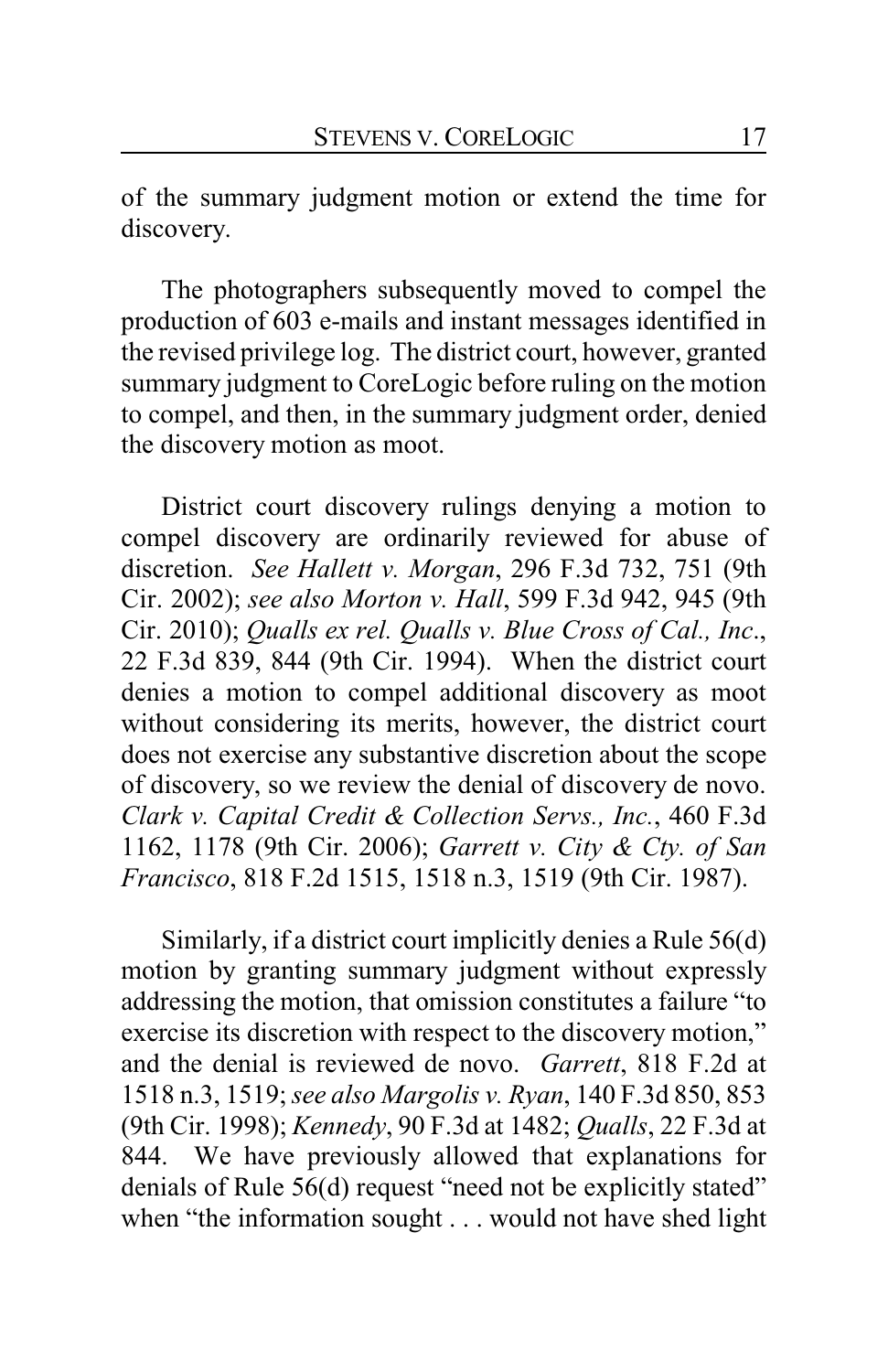on any of the issues upon which the summary judgment decision was based." *Qualls*, 22 F.3d at 844. But when the plaintiff requests additional discovery pursuant to Rule 56(d) and the materials that a "motion to compel sought to elicit" are relevant to the basis for the summary judgment ruling, district courts should provide reasons for denying the discovery motion and the Rule 56(d) request. *See Garrett*, 818 F.2d at 1519. In this case, the communications that the Photographers sought could have "shed light" on whether, for example, CoreLogic intentionally removed CMI or knew CMI was removed without authorization — issues relevant to the district court's summary judgment ruling, although not to our basis for affirming that ruling — and should have been addressed.

Nonetheless, reviewing de novo the denials of the motion to compel and of the Rule 56(d) request, we affirm. As to the motion to compel, there is no indication that any of the documents sought are "relevant," as required under Rule  $26(b)(1)$ ,<sup>9</sup> to what we have held to be the dispositive issue whether CoreLogic knew its actions would "induce, enable, facilitate, or conceal infringement."**<sup>10</sup>** The district court

**<sup>10</sup>** According to the Photographers' motion to compel, the documents at issue fell into three categories: (1) "Product Development and Modification" documents regarding CoreLogic's development and modification of the CoreLogic software at issue; (2) "Sales Pitches and

**<sup>9</sup>** Rule 26(b)(1) provides: "Unless otherwise limited by court order, . . . [p]arties may obtain discovery regarding any nonprivileged matter that is relevant to any party's claim or defense and proportional to the needs of the case, considering the importance of the issues at stake in the action, the amount in controversy, the parties' relative access to relevant information, the parties' resources, the importance of the discovery in resolving the issues, and whether the burden or expense of the proposed discovery outweighs its likely benefit." Fed. R. Civ. P. 26(b)(1).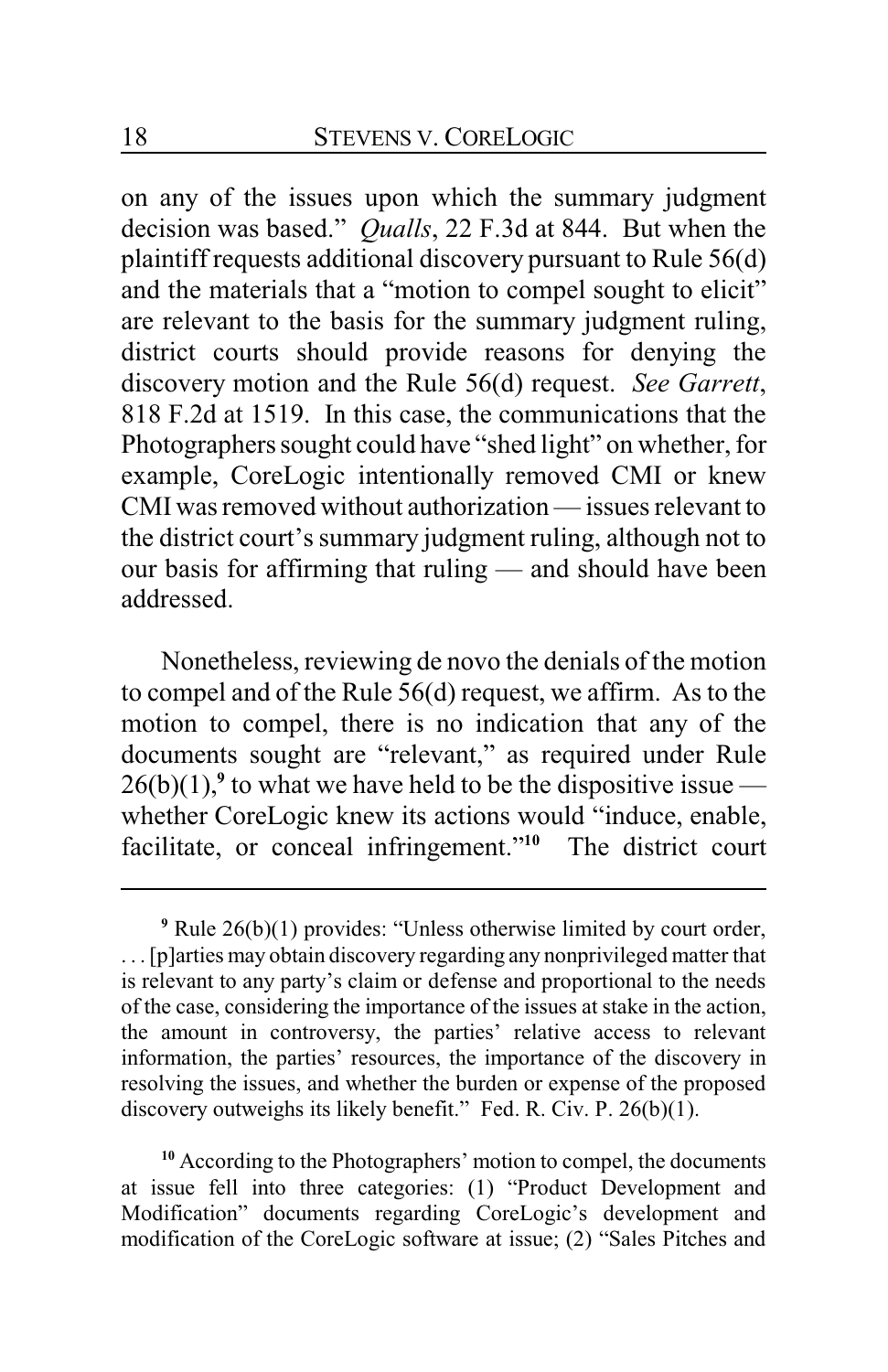directed that the motion to compel include "[a] statement as to why the discovery is needed." The sole explanation offered for why the documents were needed was that they would show CoreLogic knew its software removed EXIF metadata before the litigation began, and knew its software continues to remove IPTC metadata, even after the software was modified to preserve EXIF metadata after this lawsuit was filed. As the Photographers have not made any showing that the documents listed in the privilege log are relevant to the dispositive question — whether CoreLogic's software will "induce, enable, facilitate, or conceal" any act of infringement — we affirm the denial of the motion to compel.

The denial of the Rule 56(d) request was proper for similar reasons. Rule 56(d) provides "a device for litigants to avoid summary judgment when they have not had sufficient time to develop affirmative evidence." *United States v. Kitsap Physicians Serv.*, 314 F.3d 995, 1000 (9th Cir. 2002). A party seeking additional discovery under Rule 56(d) must "explain what further discoverywould reveal that is 'essential to justify [its] opposition' to the motion[] for summary judgment." *Program Eng'g, Inc. v. Triangle Publ'ns, Inc.*, 634 F.2d 1188, 1194 (9th Cir. 1980) (first alteration in original).

This showing cannot, of course, predict with accuracy precisely what further discovery *will* reveal; the whole point of discovery is to learn what a party does not know or, without further information, cannot prove. *See, e.g.*, *Pac.*

Internal Discussions" emails and instant messages regarding this lawsuit; and (3) "Business Matters" emails and instant messages between nonattorneys regarding "images incorporated into a product" and "contract language."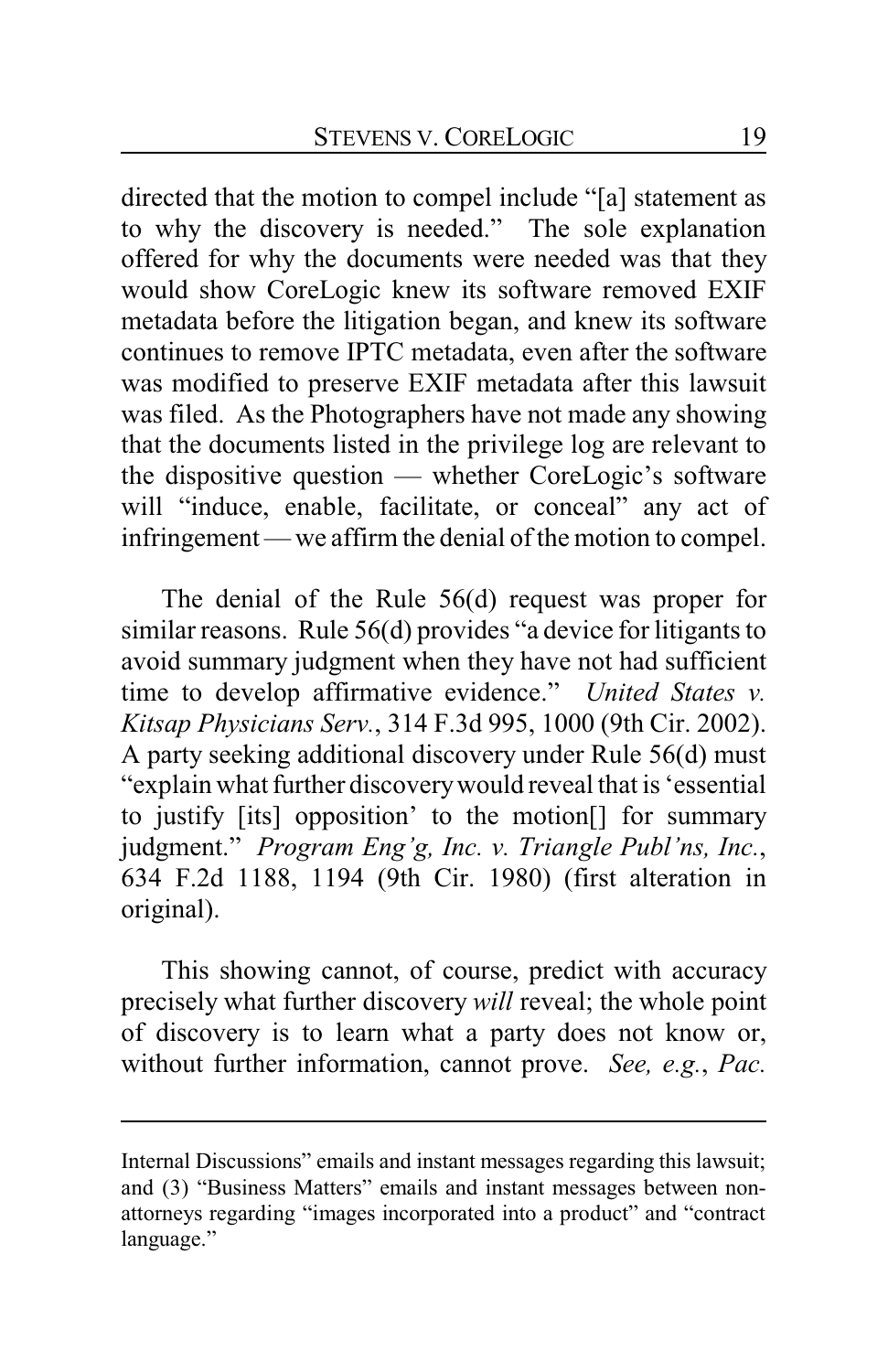*Fisheries Inc. v. United States*, 484 F.3d 1103, 1111 (9th Cir. 2007) ("[T]he purpose of discovery is to aid a party in the preparation of its case . . . ."); Fed. R. Civ. P. 26(b) advisory committee's note to 1946 amendment) ("The purpose of discovery is to allow a broad search for facts . . . or any other matters which may aid a party in the preparation or presentation of his case."). But for purposes of a Rule 56(d) request, the evidence sought must be more than "the object of pure speculation." *California v. Campbell*, 138 F.3d 772, 779–80 (9th Cir. 1998) (citation omitted). A party seeking to delay summary judgment for further discovery must state "what other *specific* evidence it hopes to discover [and] the relevance of that evidence to its claims." *Program Eng'g*, 634 F.2d at 1194 (emphasis added)*.* In particular, "[t]he requesting party must show [that]: (1) it has set forth in affidavit form *the specific facts* it hopes to elicit from further discovery; (2) the facts sought exist; and (3) the sought-after facts are essential to oppose summary judgment." *Family Home & Fin. Ctr., Inc. v. Fed. Home Loan Mortg. Corp.*, 525 F.3d 822, 827 (9th Cir. 2008) (emphasis added).**<sup>11</sup>**

The Photographers did not comply with those requirements here. Extensive discovery had taken place before the district court ruled on CoreLogic's motion for summary judgment. The Photographers had taken depositions of 16 CoreLogic employees, served and received responses to 42 interrogatories, and served 114 requests for production of documents. The additional information sought was a general request for *all* allegedly privileged documents

<sup>&</sup>lt;sup>11</sup> *Garrett*, on which the Photographers rely, is not to the contrary. *Garrett* emphasized that the plaintiff there "made clear the information sought, did not seek broad additional discovery, . . . and indicated the purpose for which this information was sought." 818 F.2d at 1518–19.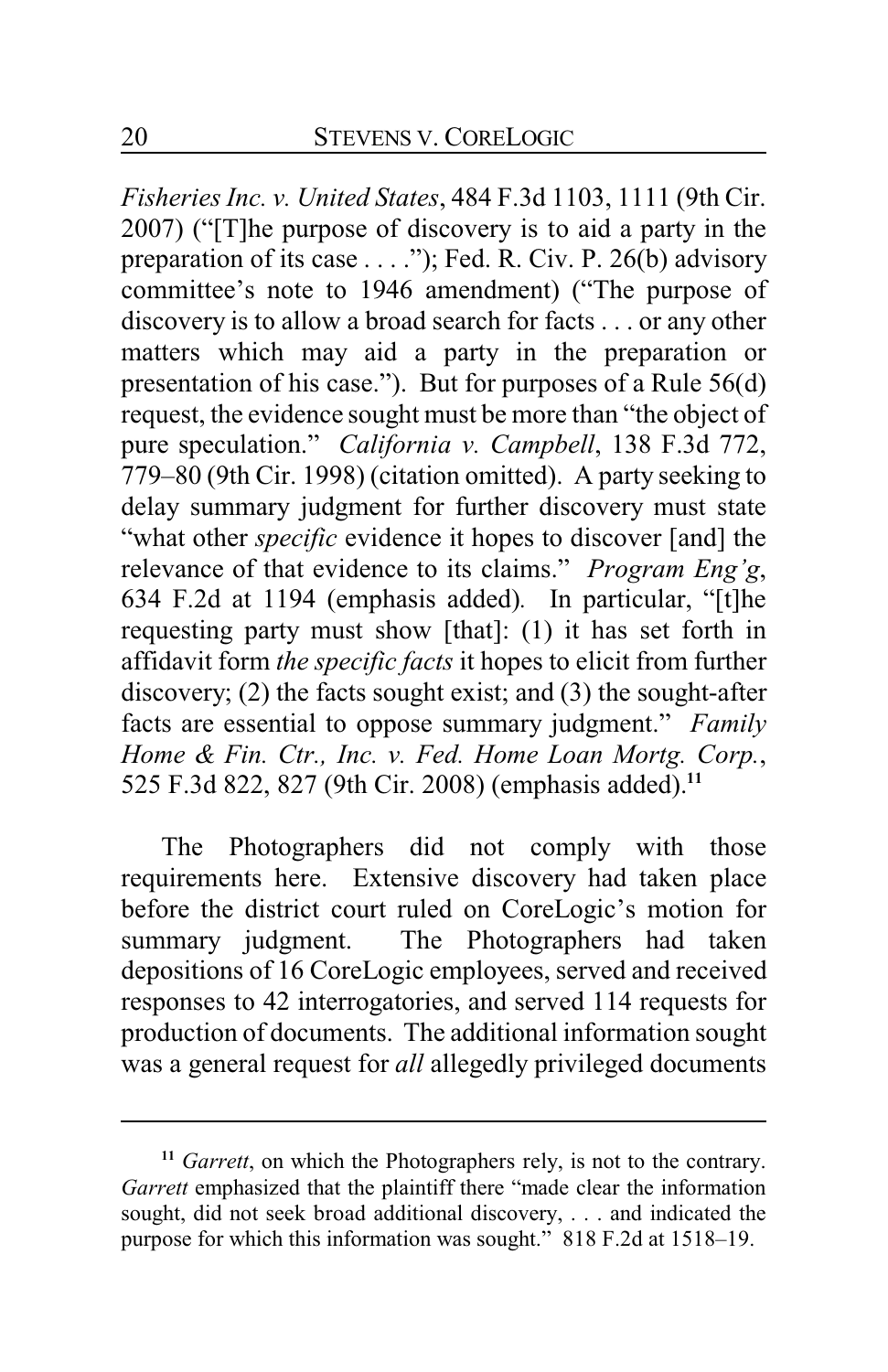where no attorney was listed as an author or recipient, coupled with a bare assertion that the "documents are likely to be directly relevant to each of the elements in 17 U.S.C. § 1202, especially the mental state requirement of 'knowing."

A request at that level of generality is insufficient for Rule 56(d) purposes. The Photographers did not in their Rule 56(d) declaration enumerate any "specific facts" they hoped to elicit from further discovery, *Family Home & Fin. Ctr.*, 525 F.3d at 827, or "provide any basis or factual support for [their] assertions that further discovery would lead" to those facts, *Margolis*, 140 F.3d at 854. And, as we have explained, the only specific explanation in the record — which appeared in the motion to compel, not in the Rule  $56(d)$  declaration indicates that the information sought would *not* illuminate the determinative inquiry, whether CoreLogic's software will "induce, enable, facilitate, or conceal an infringement."

We therefore affirm the denial of the Photographers' request to the district court to delay a decision on summary judgment and permit additional discovery.

### **C. Motion to Retax Costs**

Finally, the district court did not err in awarding fees for corporate witnesses as costs and denying the Photographers' motion to retax costs.

Rule 54 permits prevailing parties to recover costs other than attorney's fees, unless otherwise provided. Fed. R. Civ. P. 54(d)(1). The Photographers urge that corporate directors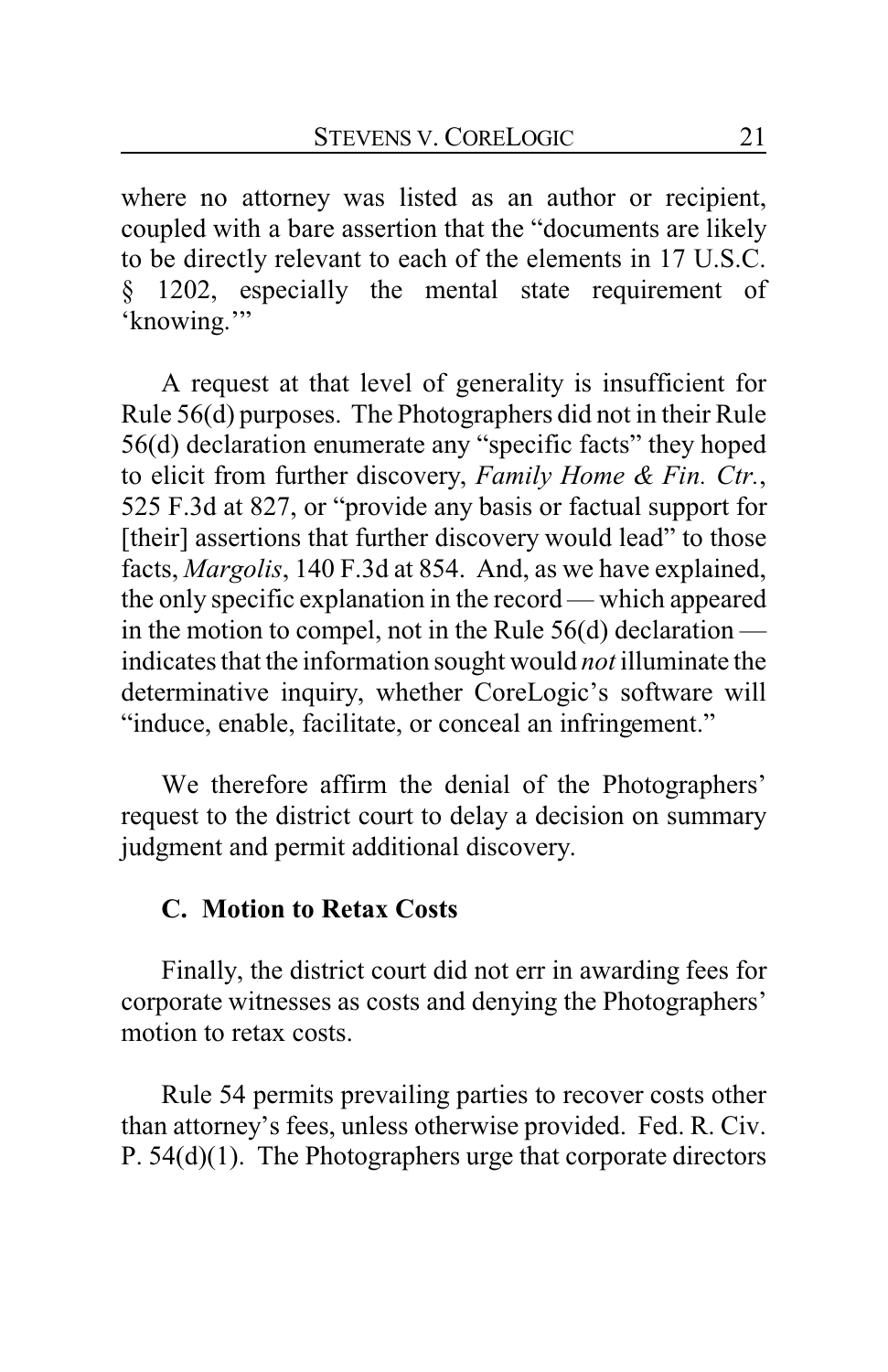or officers may not recover the witness fees set by 28 U.S.C. § 1821 when appearing in support of the corporate party. **12**

As a general rule, parties may not recover witness fees for their own attendance. *See, e.g.*, *Barber v. Ruth*, 7 F.3d 636, 646 (7th Cir. 1993), *superseded on other grounds by amendment to Federal Rules of Civil Procedure, as recognized in Little v. Mitsubishi Motors N. Am., Inc.*, 514 F.3d 699, 701–02 (7th Cir. 2008). The expenses of corporate directors or officers may, however, be taxable, even when those individuals are testifying on behalf of a corporate party to the suit, provided "[n]o recovery . . . [is] sought from [the officers] individually." *See Kemart Corp. v. Printing Arts Research Labs*.*, Inc.*, 232 F.2d 897, 901 (9th Cir. 1956) (citation omitted); 10 Charles A. Wright & Arthur R. Miller, *Federal Practice and Procedure* § 2678 (3d ed. 1998) ("The expenses of witnesses who are themselves parties normally are not taxable. For example, real parties in interest or parties suing in a representative capacity are not entitled to fees or allowances as witnesses. The expenses of a director or officer of a corporation who is not personally involved in the litigation may be taxable, however, even if that individual is testifying on behalf of the organization and the latter is a party to the suit."). "The allowance or disallowance of items of costs is determined by statute, rule, order, usage, and practice of the instant court." *Kemart*, 232 F.2d at 899.

Southern District of California Local Rule 54.1(b)(4)(c) specifically provides that "[w]itness fees for officers and employees of a corporation" may be recoverable as costs "if they are not parties in their individual capacities." S.D. Cal. Civ. R.  $54.1(b)(4)(c)$ . During the course of this litigation, the

**<sup>12</sup>** Section 1821 governs the attendance fees for witnesses.